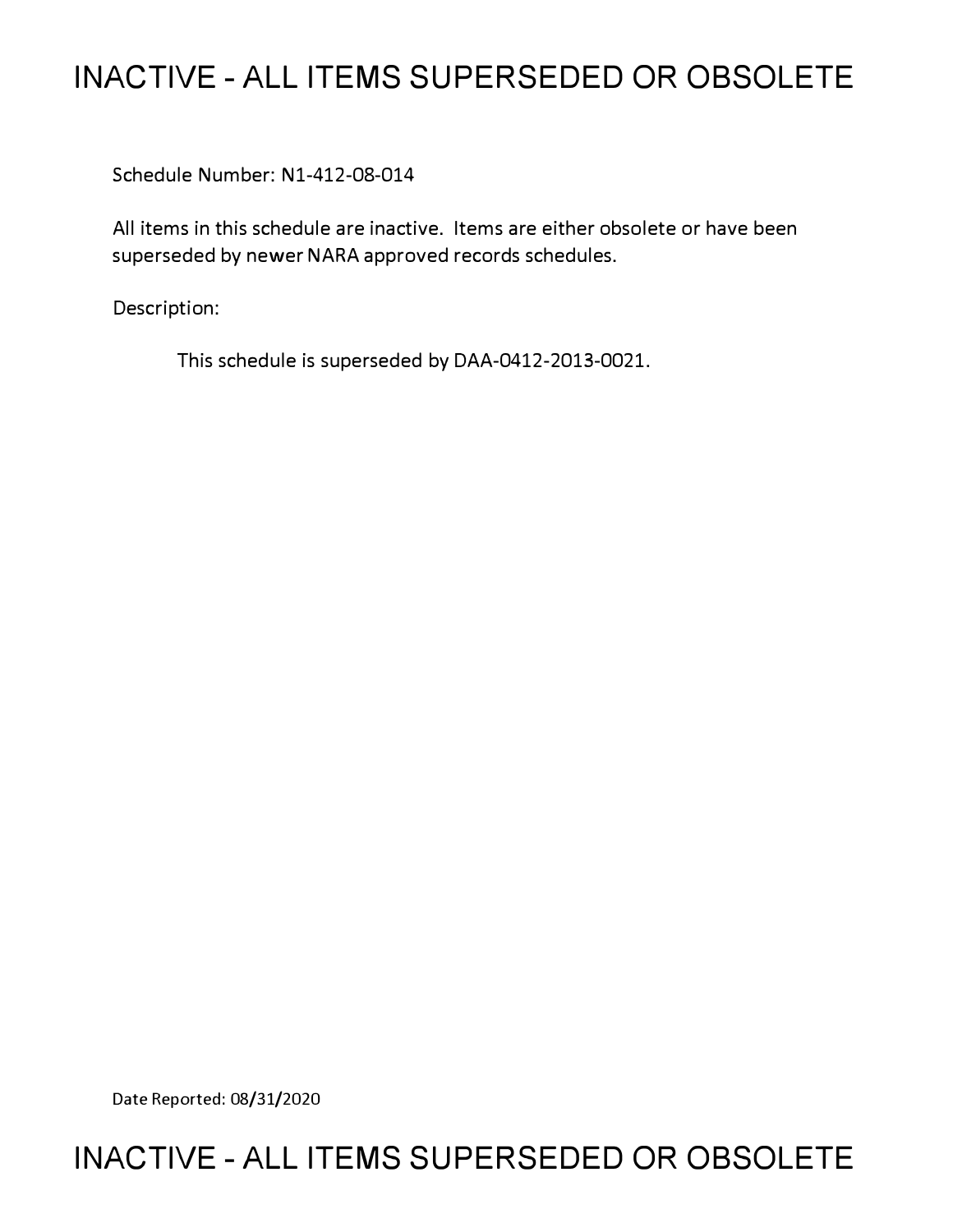| <b>REQUEST FOR RECORDS DISPOSITION AUTHORITY</b>                                 |                                                                |                                                                 |                    |              |                                                                                                                                                                                                                                                                                                                                                                                                                                     |                                    |  |
|----------------------------------------------------------------------------------|----------------------------------------------------------------|-----------------------------------------------------------------|--------------------|--------------|-------------------------------------------------------------------------------------------------------------------------------------------------------------------------------------------------------------------------------------------------------------------------------------------------------------------------------------------------------------------------------------------------------------------------------------|------------------------------------|--|
| To<br>NATIONAL ARCHIVES and RECORDS ADMINISTRATION (NIR)<br>WASHINGTON, DC 20408 |                                                                |                                                                 |                    |              | JOB NUMBER $M$ - 412-08-14                                                                                                                                                                                                                                                                                                                                                                                                          |                                    |  |
| 1 FROM (Agency or establishment)                                                 |                                                                |                                                                 |                    |              | <b>NOTIFICATION TO AGENCY</b>                                                                                                                                                                                                                                                                                                                                                                                                       |                                    |  |
|                                                                                  |                                                                | U.S. Environmental Protection Agency                            |                    |              |                                                                                                                                                                                                                                                                                                                                                                                                                                     |                                    |  |
|                                                                                  | 2 MAJOR SUBDIVISION                                            |                                                                 |                    |              |                                                                                                                                                                                                                                                                                                                                                                                                                                     |                                    |  |
| All Programs, with exceptions                                                    |                                                                |                                                                 |                    |              | In accordance with the provisions of 44 USC<br>disposition request,<br>the<br>3303a,<br>including<br>amendments, is approved except for items that may<br>be marked Adisposition not approved gor<br>Awithdrawn≅ in column 10                                                                                                                                                                                                       |                                    |  |
| 3 MINOR SUBDIVISION                                                              |                                                                |                                                                 |                    |              |                                                                                                                                                                                                                                                                                                                                                                                                                                     |                                    |  |
| Agency-wide, with exceptions                                                     |                                                                |                                                                 |                    |              |                                                                                                                                                                                                                                                                                                                                                                                                                                     |                                    |  |
| 4 NAME OF PERSON WITH WHOM TO CONFER                                             |                                                                |                                                                 | 5 TELEPHONE        |              | <b>DATE</b><br>ARCHIVIST OF THE UNITED STATES                                                                                                                                                                                                                                                                                                                                                                                       |                                    |  |
|                                                                                  | John B Ellis                                                   |                                                                 | 202-566-1643       |              | 615/09 Adrience Thor                                                                                                                                                                                                                                                                                                                                                                                                                |                                    |  |
|                                                                                  | $\boxtimes$ is not required;                                   | GAO manual for Guidance of Federal Agencies,<br>is attached, or | has been requested |              | I hereby certify that I am authorized to act for this agency in matters pertaining to the disposition of its records and that the records<br>proposed for disposal on the attached $\frac{4}{3}$ page(s) are not now needed for the business of this agency or will not be needed after the<br>retention periods specified, and that written concurrence from the General Accounting Office, under the provisions of Title 8 of the |                                    |  |
| DATE                                                                             | SIGNATURE OF AGENCY REPRESENTATIVE<br>$8/8/\nu$                |                                                                 |                    | <b>TITLE</b> | <b>Agency Records Officer</b>                                                                                                                                                                                                                                                                                                                                                                                                       |                                    |  |
| 7 Item<br>No                                                                     |                                                                | 8 DESCRIPTION OF ITEM AND PROPOSED DISPOSITION                  |                    |              | 9 GRS OR SUPERSEDED<br><b>JOB CITATION</b>                                                                                                                                                                                                                                                                                                                                                                                          | 10 ACTION TAKEN<br>(NARA USE ONLY) |  |
| 492                                                                              | Collections of Laboratory Standard Operating Procedures (SOPs) |                                                                 |                    |              | N1-412-86-1/15a                                                                                                                                                                                                                                                                                                                                                                                                                     |                                    |  |
|                                                                                  |                                                                |                                                                 |                    |              |                                                                                                                                                                                                                                                                                                                                                                                                                                     |                                    |  |
|                                                                                  |                                                                |                                                                 |                    |              |                                                                                                                                                                                                                                                                                                                                                                                                                                     |                                    |  |
|                                                                                  |                                                                |                                                                 |                    |              |                                                                                                                                                                                                                                                                                                                                                                                                                                     |                                    |  |
|                                                                                  |                                                                |                                                                 |                    |              |                                                                                                                                                                                                                                                                                                                                                                                                                                     |                                    |  |
|                                                                                  |                                                                |                                                                 |                    |              |                                                                                                                                                                                                                                                                                                                                                                                                                                     |                                    |  |
|                                                                                  |                                                                |                                                                 |                    |              |                                                                                                                                                                                                                                                                                                                                                                                                                                     |                                    |  |
|                                                                                  |                                                                |                                                                 |                    |              |                                                                                                                                                                                                                                                                                                                                                                                                                                     |                                    |  |
|                                                                                  |                                                                |                                                                 |                    |              |                                                                                                                                                                                                                                                                                                                                                                                                                                     |                                    |  |
|                                                                                  |                                                                |                                                                 |                    |              |                                                                                                                                                                                                                                                                                                                                                                                                                                     |                                    |  |
|                                                                                  |                                                                |                                                                 |                    |              |                                                                                                                                                                                                                                                                                                                                                                                                                                     |                                    |  |
|                                                                                  |                                                                |                                                                 |                    |              |                                                                                                                                                                                                                                                                                                                                                                                                                                     |                                    |  |
|                                                                                  |                                                                |                                                                 |                    |              |                                                                                                                                                                                                                                                                                                                                                                                                                                     |                                    |  |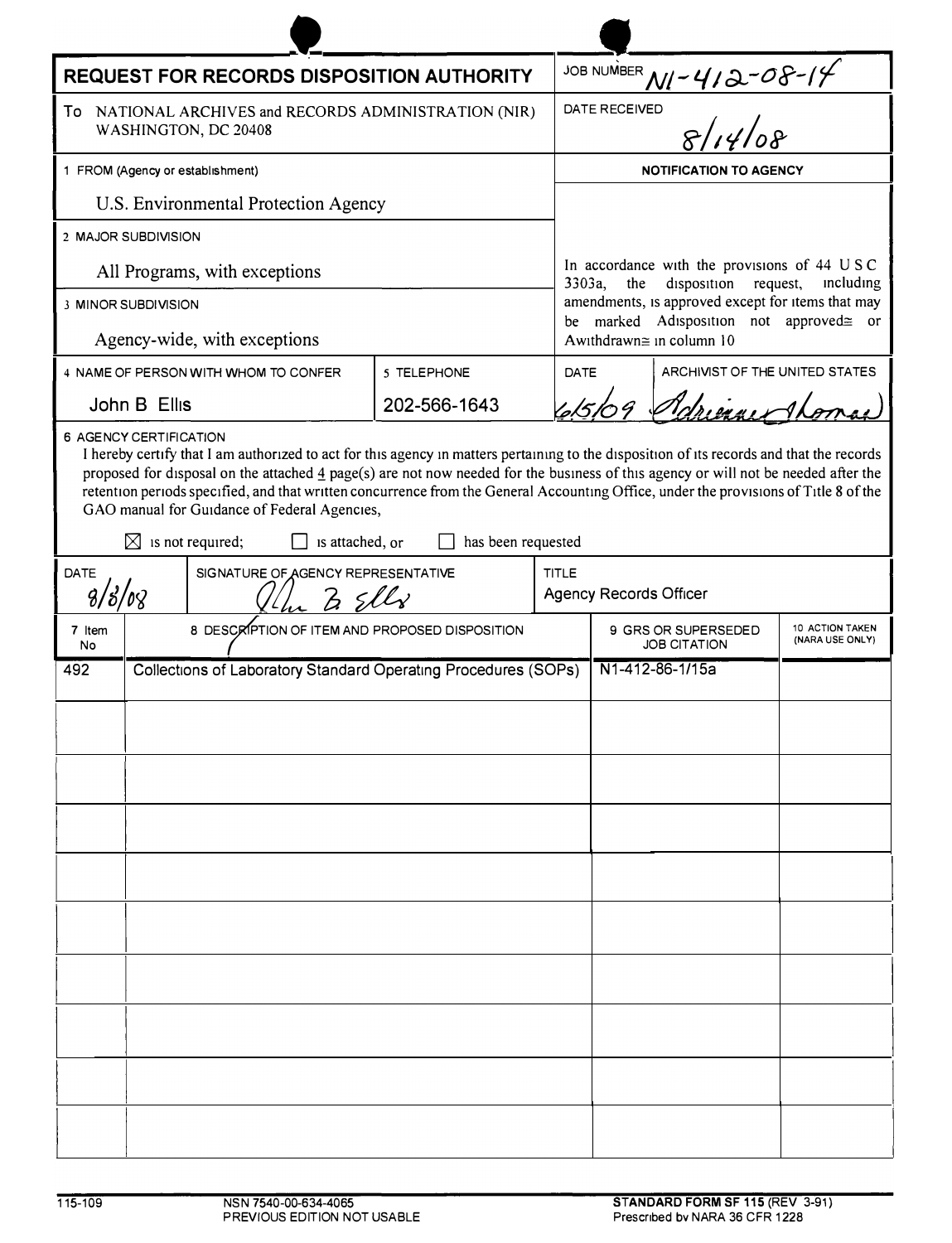**This schedule is in draft. It may be used to retire records, but may not be used to destroy records. If you have any questions, please contact the Records Help Desk.** 

# **EPA Records Schedule 492**

**Status:** Draft, 03/31/2009

**Title:** Collections of Laboratory Standard Operatmg Procedures (SOPs)

**Program:** All Programs, with exceptions

**Applicability:** Agency-wide, with exceptions

**Function:** 316 - Applied Research and Science Support

#### **NARA Disposal Authority:**

This schedule authonzes the disposition of the record copy maany media (media neutral), excluding any records already in electronic form. Records designated for permanent retention must be transferred to the National Archives m accordance with NARA standards at the time of transfer.

• N<sub>1</sub>-412-08-14

#### **Description:**

Consists ofarecords used to assure quality of analytical procedures used by EPA laboratones, mcludmg standard operating procedures (SOPs) used to implement and assess environmental measurements activities. The SOPs are used to ensure that measurements of the appropnate type and quality are made to support decisions. Includes the following types of SOPs: sampling, instrument operations, calibration (equipment and instruments), sample preparation, analytical procedures (laboratory and field), data validation and data verification, health and safety, and related documents. Also includes routine office and admm1stratlve procedures and related documents, such as mter-lab cross-check reports, tnp reports, and special project analysis reports.

Excludes· Quality assurance records that are part of specific project or research files covered by other schedules, mcludmg those mamtamed in the Office of Research and Development (ORD).

#### **Disposition Instructions:**

**Item a:** Record copy

- **Disposable**
- Close mactive records at approval, or last amendment, or last review, or other appropriate milestone.
- Destroy 10 years after file closure.

#### **Guidance:**